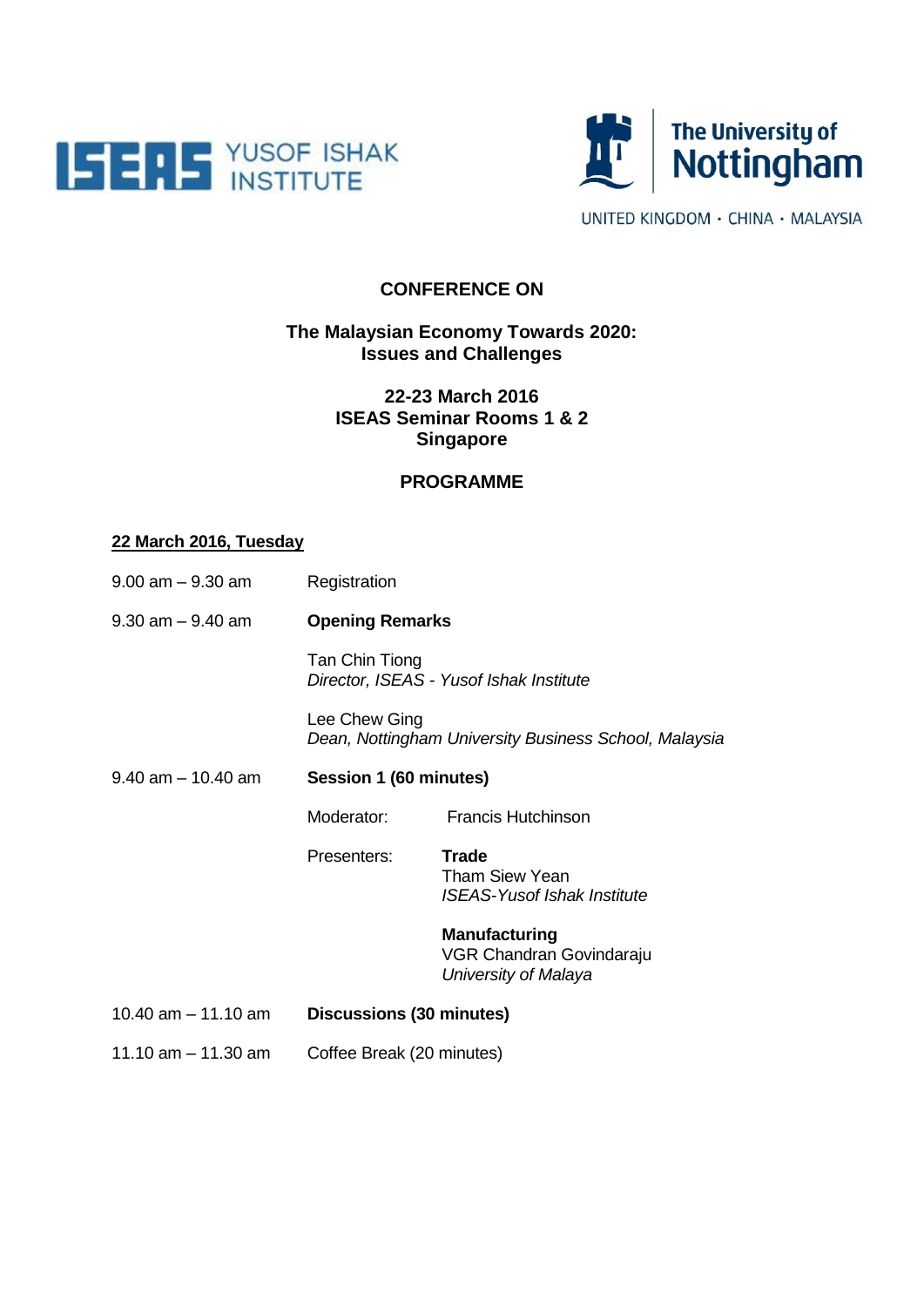| 11.30 $am - 12.30$ pm | Session 2 (60 minutes)         |                                                                                                   |
|-----------------------|--------------------------------|---------------------------------------------------------------------------------------------------|
|                       | Moderator:                     | Lee Chew Ging                                                                                     |
|                       | Presenters:                    | <b>Services</b><br><b>Rokiah Alavi</b><br>International Islamic University Malaysia               |
|                       |                                | <b>GLCs and SOEs</b><br>Wan Khatina Wan Mohd Nawawi<br>Khazanah Research Institute                |
| 12.30 pm $-$ 1.00 pm  | Discussion (30 minutes)        |                                                                                                   |
| 1.00 pm $- 2.00$ pm   | Lunch                          |                                                                                                   |
| $2.00$ pm $-3.00$ pm  | Session 3 (60 minutes)         |                                                                                                   |
|                       | Moderator:                     | Cassey Lee                                                                                        |
|                       | Presenters:                    | <b>Education</b><br>Wan Chang Da<br>University of Science, Malaysia                               |
|                       |                                | <b>Labour Market</b><br>Lee Hwok-Aun<br>University of Malaya                                      |
| 3.00 pm $-$ 3.30 pm   | <b>Discussion (30 minutes)</b> |                                                                                                   |
| 3.30 pm $-$ 3.50 pm   | Coffee Break (20 minutes)      |                                                                                                   |
| 3.50 pm $-$ 4.50 pm   | Session 4 (60 minutes)         |                                                                                                   |
|                       | Moderator:                     | Subramaniam Pillay                                                                                |
|                       | Presenters:                    | <b>Poverty, Inequality and Well-Being</b><br>Muhammed Abdul Khalid<br>Khazanah Research Institute |
|                       |                                | <b>Infrastructure</b><br>G. Naidu<br>Consultant                                                   |
| 4.50 pm $-$ 5.20 pm   | <b>Discussion (30 minutes)</b> |                                                                                                   |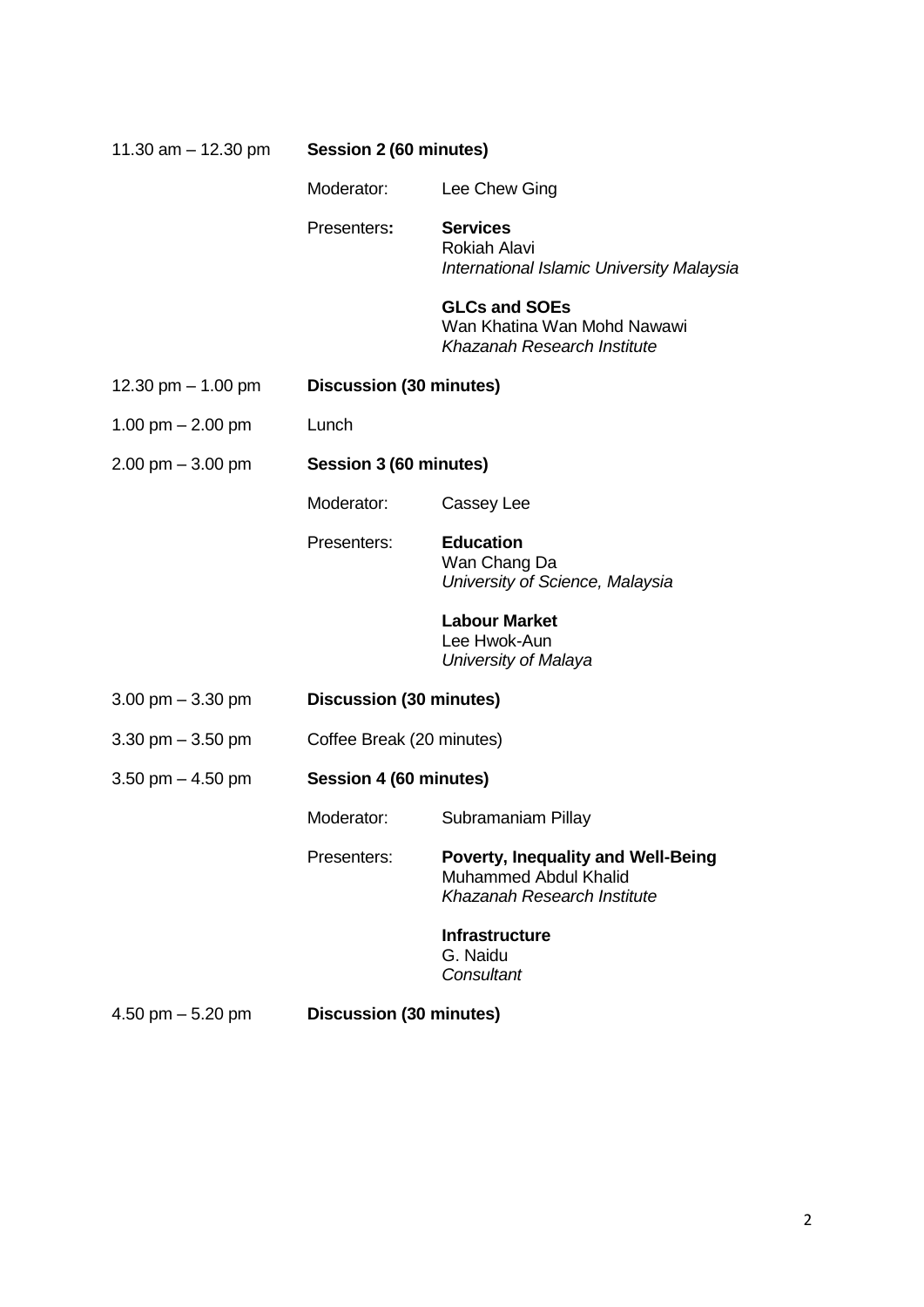# **23 March 2016, Wednesday**

| $9.00$ am $-10.00$ am | Session 5 (60 minutes)    |                                                                                                                                        |  |
|-----------------------|---------------------------|----------------------------------------------------------------------------------------------------------------------------------------|--|
|                       | Moderator:                | <b>Tham Siew Yean</b>                                                                                                                  |  |
|                       | Presenters:               | <b>Regional Development</b><br><b>Francis Hutchinson</b><br><b>ISEAS-Yusof Ishak Institute</b>                                         |  |
|                       |                           | <b>Agriculture and Resource-Based Industries</b><br>Subramaniam Pillay<br>Taylor's University                                          |  |
| 10.00 $am - 10.30 am$ | Discussion (30 minutes)   |                                                                                                                                        |  |
| 10.30 $am - 10.50$ am | Coffee Break (20 minutes) |                                                                                                                                        |  |
| 10.50 $am - 11.50$ am |                           | Session 6 (60 minutes)                                                                                                                 |  |
|                       | Moderator:                | Wan Khatina Wan Mohd Nawawi                                                                                                            |  |
|                       | Presenters:               | <b>SMEs</b><br>Lim Ee Shiang<br>University of Science, Malaysia                                                                        |  |
|                       |                           | <b>Healthcare</b><br>Lee Poh Onn<br><b>ISEAS-Yusof Ishak Institute</b>                                                                 |  |
| 11.50 am $-$ 12.20 pm | Discussion (30 minutes)   |                                                                                                                                        |  |
| 12.20 pm $-$ 1.30 pm  | Lunch                     |                                                                                                                                        |  |
| 1.30 pm $-$ 3.00 pm   | Session 7 (90 minutes)    |                                                                                                                                        |  |
|                       | Moderator:                | Siwage Dharma Negara                                                                                                                   |  |
|                       | Presenters:               | <b>Development Planning</b><br>Cassey Lee<br><b>ISEAS-Yusof Ishak Institute</b><br>Lee Chew Ging<br>University of Nottingham, Malaysia |  |
|                       |                           | <b>Banking and Finance</b><br><b>Kwek Kian Teng</b><br>University of Malaya<br>Cho Cho Wai<br>Taylor's University                      |  |
|                       |                           | <b>Fiscal Sustainability</b><br>Cassey Lee<br><b>ISEAS-Yusof Ishak Institute</b><br>Evelyn Ooi<br><b>ISEAS-Yusof Ishak Institute</b>   |  |